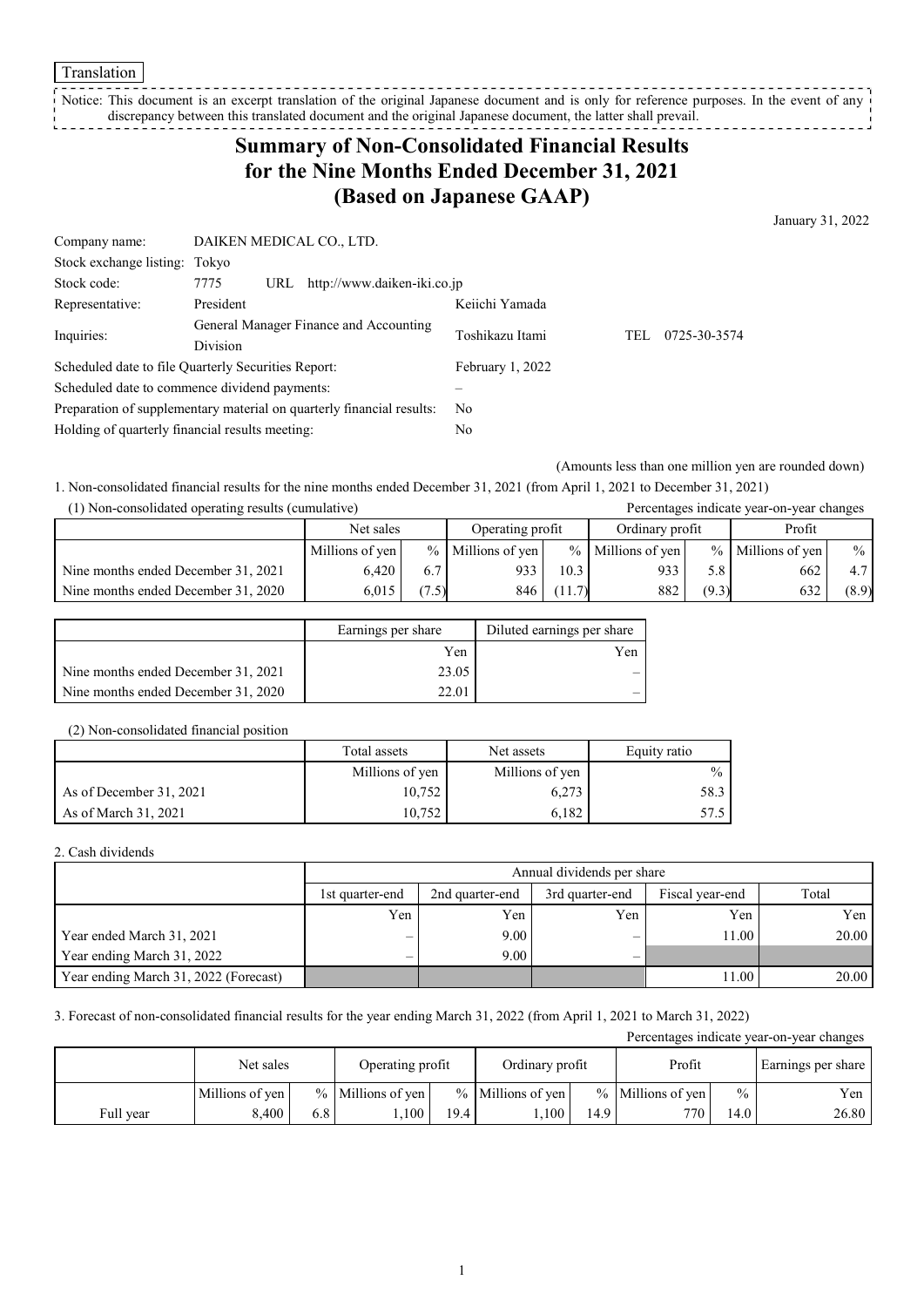## 4. Notes

(1) Application of special accounting methods for preparing quarterly non-consolidated financial statements: Yes

(2) Changes in accounting policies, changes in accounting estimates, and restatement of prior period financial statements

| Changes in accounting policies due to revisions to accounting standards and other regulations: | Yes |
|------------------------------------------------------------------------------------------------|-----|
| Changes in accounting policies due to other reasons:                                           | No  |
| Changes in accounting estimates:                                                               | No  |
| Restatement of prior period financial statements:                                              | Nο  |

(3) Number of issued shares (common shares)

Total number of issued shares at the end of the period (including treasury shares)

| As of December 31, 2021                                                                       |  | 31,840,000 shares   As of March 31, 2021              | 31,840,000 shares |
|-----------------------------------------------------------------------------------------------|--|-------------------------------------------------------|-------------------|
| Number of treasury shares at the end of the period                                            |  |                                                       |                   |
| As of December 31, 2021                                                                       |  | 3,111,559 shares   As of March 31, 2021               | 3,111,559 shares  |
| Average number of shares during the period (cumulative from the beginning of the fiscal year) |  |                                                       |                   |
| Nine months ended December 31, 2021                                                           |  | 28,728,441 shares Nine months ended December 31, 2020 | 28,728,441 shares |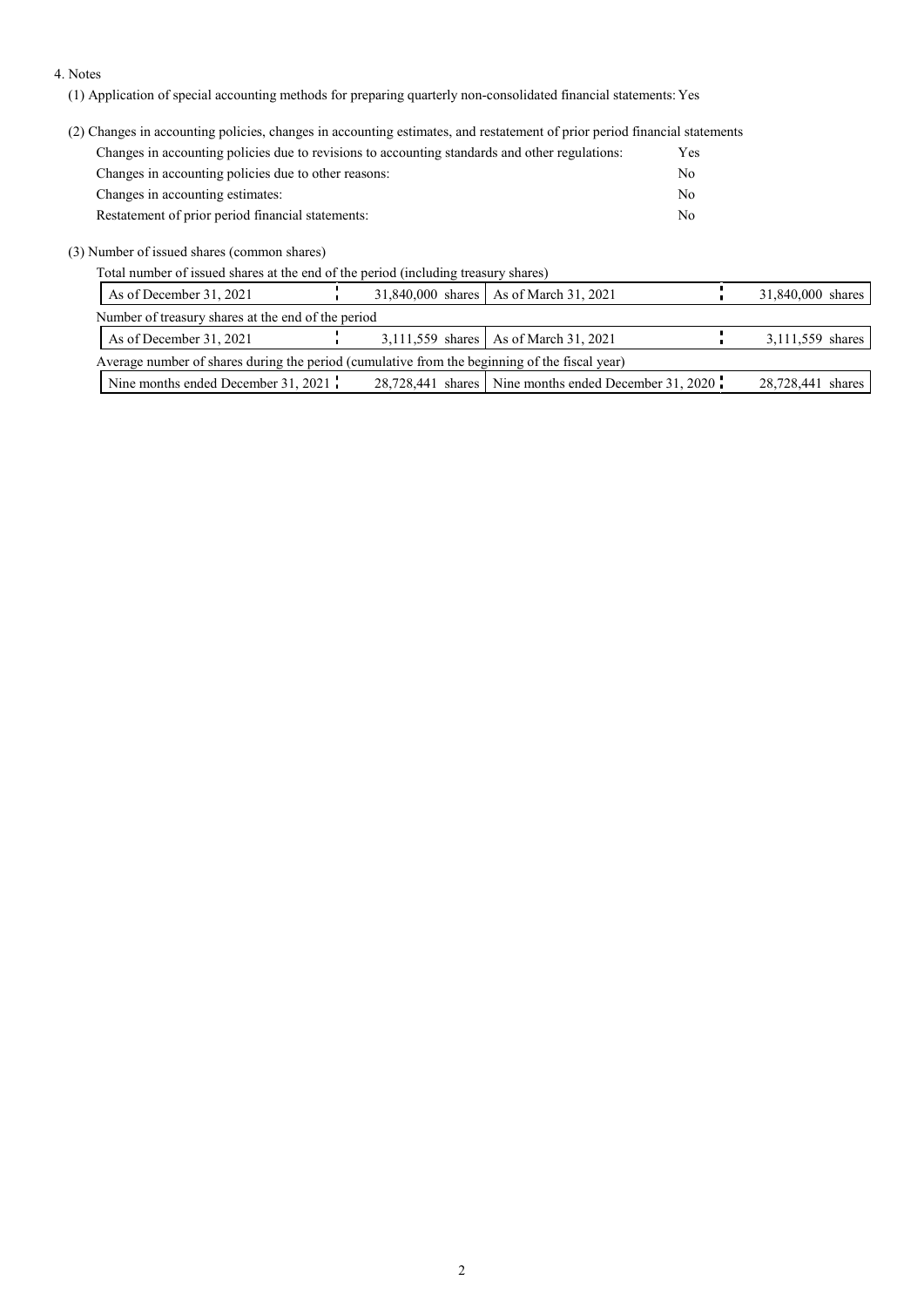## **Quarterly non-consolidated financial statements**

**Non-consolidated balance sheets**

|                                                     |                      | (Thousands of yen)      |
|-----------------------------------------------------|----------------------|-------------------------|
|                                                     | As of March 31, 2021 | As of December 31, 2021 |
| Assets                                              |                      |                         |
| Current assets                                      |                      |                         |
| Cash and deposits                                   | 2,170,643            | 2,081,992               |
| Notes and accounts receivable - trade               | 1,597,757            | 1,463,428               |
| Electronically recorded monetary claims - operating | 989,922              | 1,096,225               |
| Finished goods                                      | 891,412              | 958,529                 |
| Work in process                                     | 86,665               | 78,831                  |
| Raw materials                                       | 443,833              | 501,947                 |
| Other                                               | 92,402               | 177,089                 |
| Allowance for doubtful accounts                     | (87)                 | (87)                    |
| Total current assets                                | 6,272,550            | 6,357,956               |
| Non-current assets                                  |                      |                         |
| Property, plant and equipment                       |                      |                         |
| Buildings, net                                      | 2,019,367            | 1,959,730               |
| Land                                                | 1,703,670            | 1,703,670               |
| Other, net                                          | 502,053              | 494,216                 |
| Total property, plant and equipment                 | 4,225,091            | 4,157,618               |
| Intangible assets                                   | 21,723               | 15,935                  |
| Investments and other assets                        |                      |                         |
| Deferred tax assets                                 | 166,802              | 166,802                 |
| Other                                               | 91,404               | 78,360                  |
| Allowance for doubtful accounts                     | (24,650)             | (24, 650)               |
| Total investments and other assets                  | 233,555              | 220,511                 |
| Total non-current assets                            | 4,480,370            | 4,394,065               |
| Total assets                                        | 10,752,921           | 10,752,021              |
|                                                     |                      |                         |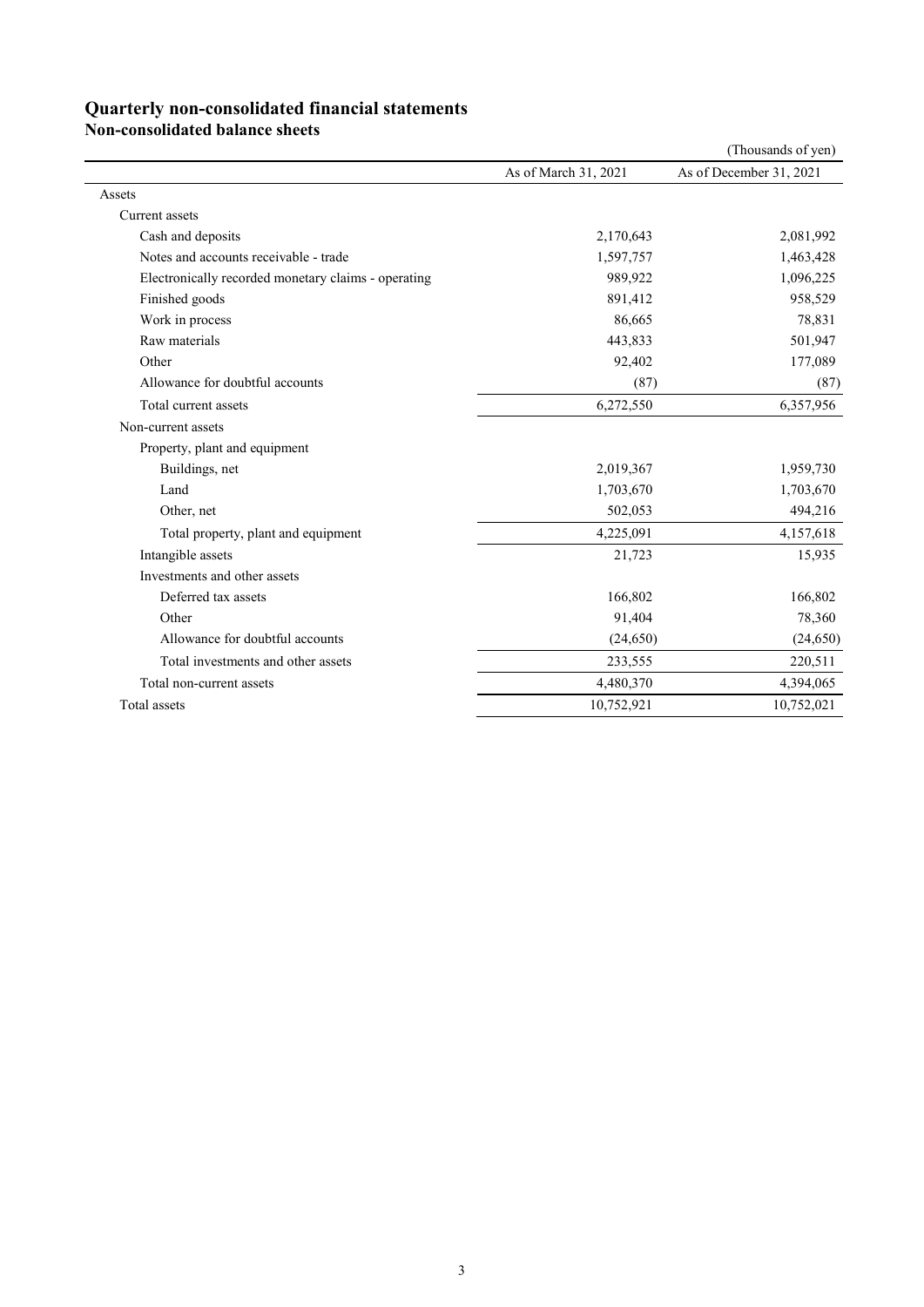|                                                 |                      | (Thousands of yen)      |
|-------------------------------------------------|----------------------|-------------------------|
|                                                 | As of March 31, 2021 | As of December 31, 2021 |
| Liabilities                                     |                      |                         |
| <b>Current liabilities</b>                      |                      |                         |
| Notes and accounts payable - trade              | 849,189              | 456,594                 |
| Electronically recorded obligations - operating | 141,925              | 591,656                 |
| Short-term borrowings                           | 1,000,000            | 1,500,000               |
| Current portion of long-term borrowings         | 704,034              | 551,434                 |
| Income taxes payable                            | 111,074              | 167,885                 |
| Accrued expenses                                | 179,500              | 82,923                  |
| Provision for Sales allowance                   | 179,346              |                         |
| Asset retirement obligations                    | 6,738                |                         |
| Other                                           | 175,208              | 301,286                 |
| Total current liabilities                       | 3,347,018            | 3,651,779               |
| Non-current liabilities                         |                      |                         |
| Long-term borrowings                            | 1,177,859            | 788,371                 |
| Other                                           | 45,768               | 38,203                  |
| Total non-current liabilities                   | 1,223,627            | 826,574                 |
| <b>Total liabilities</b>                        | 4,570,645            | 4,478,353               |
| Net assets                                      |                      |                         |
| Shareholders' equity                            |                      |                         |
| Share capital                                   | 495,875              | 495,875                 |
| Capital surplus                                 | 400,875              | 400,875                 |
| Retained earnings                               | 7,112,107            | 7,199,674               |
| Treasury shares                                 | (1,826,582)          | (1,826,582)             |
| Total shareholders' equity                      | 6,182,275            | 6,269,841               |
| Share acquisition rights                        |                      | 3,825                   |
| Total net assets                                | 6,182,275            | 6,273,667               |
| Total liabilities and net assets                | 10,752,921           | 10,752,021              |